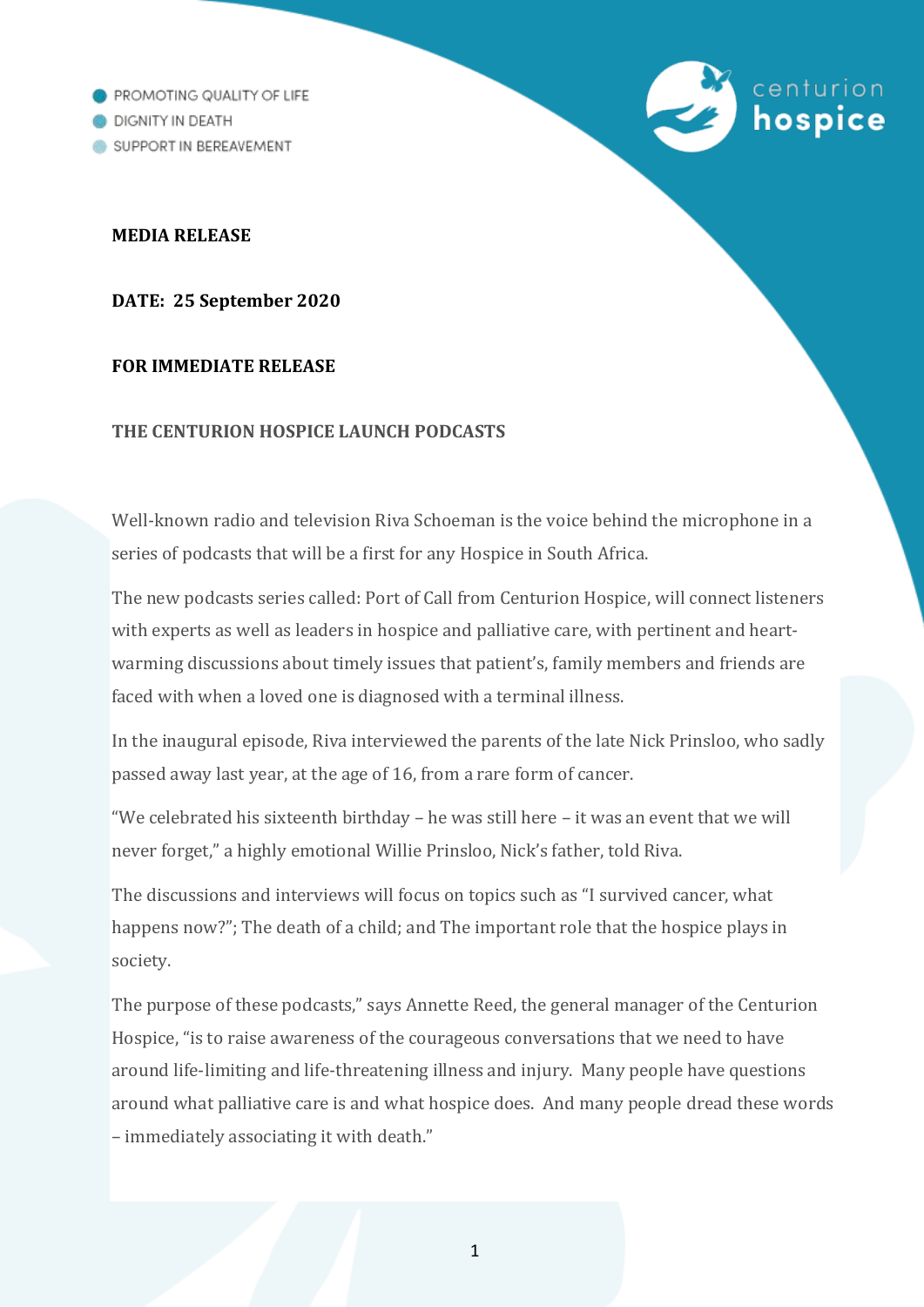Experts like Philip Aucamp, a social worker at the Centurion Hospice, Elize Thirion, a psychologist and Dr. Hermann Liebenberg, specialising in journal therapy will be just some the quest speakers.

Riva says: "The interview I had with the Prinsloo family not only pulled at my heartstrings, it taught me valuable lessons. I have the utmost respect for the staff at Centurion Hospice, may we all learn from them, mostly, what it means to be truly caring and to have real compassion. It is an enormous privilege to be a part of this amazing project. I look forward with great anticipation to the next interviews. You will not regret tuning in for these podcasts. Raw emotion, the honest truth and, as I mentioned, valuable lessons are just some of the things you can expect. Do not miss a single podcast. Thank you, Centurion Hospice. "

Port of Call podcasts will be released every second Friday.

Episode 1 will be released this coming Friday. Ready yourself for insight into the hearts and emotions of parents who had to deal with the loss of a child.

The podcasts are available free-of-charge to all listeners and can be found on the Centurion Hospice website and Facebook Page.

These recordings are sponsored by Deon van der Merwe from the group Touch of Class. Companies or individuals are invited to advertise on our podcasts.

## **NOTE TO THE EDITORS:**

For interviews with Riva Schoeman or Annette Reed, the General Manager of the Centurion Hospice, please call Yolanda Lemmer on 061 789 9180

\_\_\_\_\_\_\_\_\_\_\_\_\_\_\_\_\_\_\_\_\_\_\_\_\_\_\_\_\_\_\_\_\_\_\_\_\_\_\_\_\_\_\_\_\_\_\_\_\_\_\_\_\_\_\_\_\_\_\_\_\_\_\_\_\_\_\_\_\_\_\_\_\_\_\_\_\_\_\_\_\_\_\_\_\_\_\_\_\_\_\_\_\_\_\_\_\_\_\_\_\_\_\_\_\_

**Media enquiries:**  Yolanda Lemmer Cell: 061 789 9180